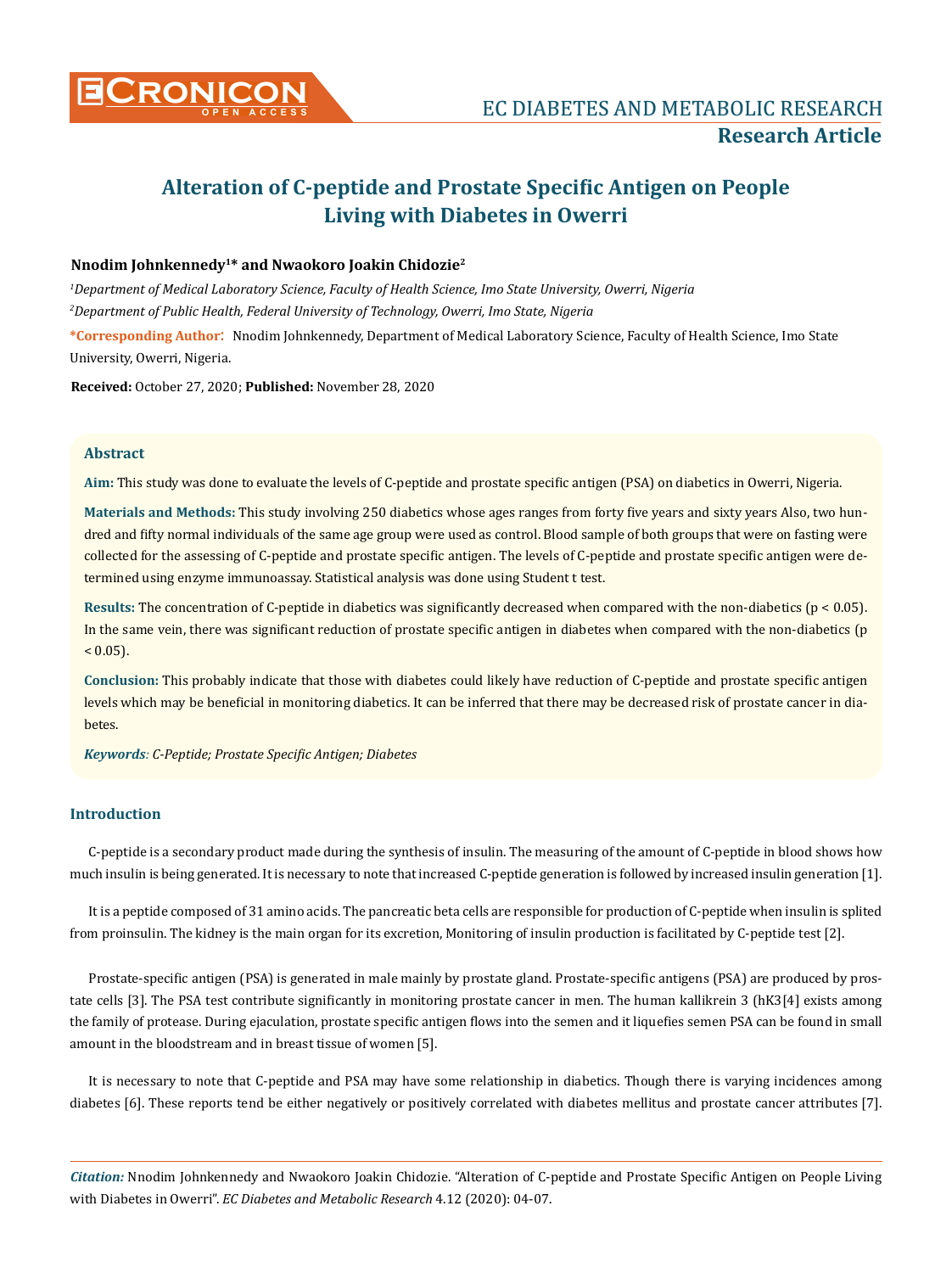Among the male folk, there may be reduction in some male hormone which may have relationship with the PSA concentrations [8]. There is a scarce information on the relationship between serum C-peptide and PSA levels in Owerri Nigeria. Hence, this study tends to unravel the level of C-peptide and PSA in diabetics in Owerri.

## **Materials and Methods**

#### **Experimental design**

Two hundred and fifty confirmed diabetic patients whose ages ranges from forty five to sixty years were involved, while two hundred and fifty non-diabetic within the same ages served as control.

Sample Collection: Blood samples of about five milliliters were collected from the vein of each subjects, which was discharged into dry container. The serum for the analysis of c- peptide and prostate specific antigen was gotten after centrifugation. Informed consent of the participants was obtained.

Biochemical assay: The serum c-peptide and prostate specific antigen were determined by Enzyme link immunosorbent method [9].

#### **Statistical analysis**

Results were presented as mean ± standard deviation. The student t-test was used to calculate the significant differences at P < 0.05.

## **Result**

| <b>Biochemical parameters</b> | <b>Diabetics</b> | <b>Non-diabetics</b> |
|-------------------------------|------------------|----------------------|
| $PSA$ (ng/ml)                 | $1.14 \pm 0.61*$ | $2.11 \pm 0.37$      |
| $C$ -peptide $(ng/ml)$        | $0.86 \pm 0.21*$ | $1.97 \pm 0.10$      |

*Table 1: Mean value of PSA and C-peptide in diabetics and non-diabetics. \*: Significantly decreased when compared with non-diabetics at P < 0.05.*

# **Discussion**

Diabetes is associated with increase glucose in the blood, which can lead to risk of some complications in the body [10]. The results indicated that there was a decreased value of C-peptide in diabetics when compared to the normal. When a molecule of insulin is generated there is a molecule of c- peptide [11]. This decrease in c peptide is in line with work of [12]. The decrease in c peptide could be associated oxidative stress which may affect insulin production [13]. C-peptide may be linked to insulin production and length of diabetes. as well as insulin treatment its responses [14].

Similarly, the level of PSA was significantly decreased in diabetics when compared with the control which is line with the work which hypothesized that men with long-term diabetes have a lower risk of prostate cancer than nondiabetic male [15]. This could be linked to higher concentrations of insulin and also lower androgen [16]. The concentration of prostate-specific antigen (PSA) may not be necessarily be influenced by diabetes, [17]. It is worthy of note that age, benign prostatic hyperplasia, prostatitis, and body mass index (BMI) may not be affected appreciate [18]. Diabetes and PSA screening are mostly done in individuals in age of forty-five and above. Diabetes might also influence PSA values through impaired kidney function or as a consequence of diabetes medication use [19,20].

*Citation:* Nnodim Johnkennedy and Nwaokoro Joakin Chidozie. "Alteration of C-peptide and Prostate Specific Antigen on People Living with Diabetes in Owerri". *EC Diabetes and Metabolic Research* 4.12 (2020): 04-07.

05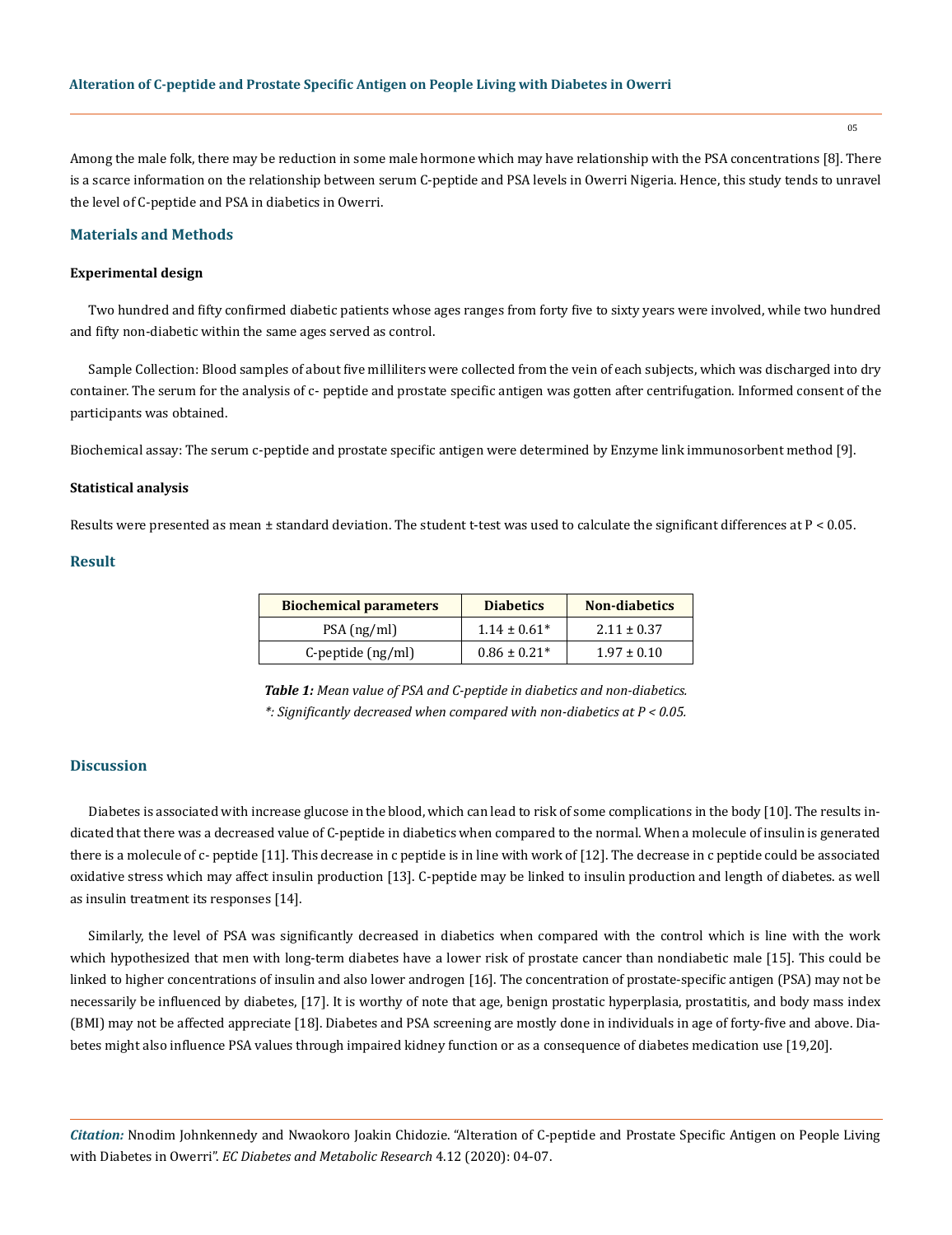## **Conclusion**

In conclusion, diabetes could probably be linked with decreased C-peptide and prostate specific antigen levels which may be useful diagnostic tool in diabetes. Hence, diabetics may probably be at a lower risk of prostate cancer.

## **Bibliography**

- 1. [Min J-Y and Min K-B. "Serum C-peptide levels and risk of death among adults without diabetes mellitus".](https://pubmed.ncbi.nlm.nih.gov/23589428/) *Canadian Medical Association Journal* [185 \(2013\): E402-E408.](https://pubmed.ncbi.nlm.nih.gov/23589428/)
- 2. Hope SV., *et al.* ["Urinary C-peptide creatinine ratio detects absolute insulin deficiency in type 2 diabetes".](https://pubmed.ncbi.nlm.nih.gov/23659458/) *Diabetic Medicine* 30 (2013): [1342-1348.](https://pubmed.ncbi.nlm.nih.gov/23659458/)
- 3. Rodriguez C., *et al.* ["Diabetes and risk of prostate cancer in a prospective cohort of US men".](https://pubmed.ncbi.nlm.nih.gov/15632264/) *American Journal of Epidemiology* 161 [\(2005\): 147-152.](https://pubmed.ncbi.nlm.nih.gov/15632264/)
- 4. Bruun L., *et al.* ["Rapid elimination by glomerular filtration of free prostate specific antigen and human kallikrein 2 after renal trans](https://pubmed.ncbi.nlm.nih.gov/15017191/)plantation". *[The Journal of Urology](https://pubmed.ncbi.nlm.nih.gov/15017191/)* 171 (2004): 1432-1435.
- 5. Bonovas S., *et al.* ["Diabetes mellitus and risk of prostate cancer: a meta-analysis".](https://pubmed.ncbi.nlm.nih.gov/15164171/) *Diabetologia* 47 (2004): 1071-1078.
- 6. Giovannucci E., *et al.* ["Diabetes mellitus and risk of prostate cancer \(United States\)".](https://pubmed.ncbi.nlm.nih.gov/9486458/) *Cancer Causes Control* 9 (1998): 3-9.
- 7. [Brunskill NJ. "C-peptide and diabetic kidney disease".](https://pubmed.ncbi.nlm.nih.gov/27640884/) *Journal of Internal Medicine* 281.1 (2017): 41-51.
- 8. Chandini R., *et al.* ["A study of non-obese diabetes mellitus in adults in a tertiary care hospital in Kerala, India".](https://link.springer.com/article/10.1007/s13410-013-0113-7?shared-article-renderer) *International Journal of [Diabetes in Developing Countries](https://link.springer.com/article/10.1007/s13410-013-0113-7?shared-article-renderer)* 33.2 (2013): 83-85.
- 9. Nnodim JK., *et al.* ["Evaluation of Selectins, Membrane Potential and Antioxidant Vitamins in Diabetic Patients Attending General Hos](https://www.endocrine-abstracts.org/ea/0070/ea0070ep184)pital Owerri". *[EC Diabetes and Metabolic Research](https://www.endocrine-abstracts.org/ea/0070/ea0070ep184)* 4.10 (2020): 26-30.
- 10. Hope SV., *et al.* ["Random non-fasting C-peptide: bringing robust assessment of endogenous insulin secretion to the clinic".](https://www.ncbi.nlm.nih.gov/pmc/articles/PMC5226330/) *Diabetic Medicine* [33 \(2016\): 1554-1558.](https://www.ncbi.nlm.nih.gov/pmc/articles/PMC5226330/)
- 11. Hope SV., *et al.* "Low c-peptide is associated with high glycaemic variability and hypoglycaemia in insulin-treated patients with type 2 diabetes". *Diabetic Medicine* 33 (2016): 144.
- 12. [Jones AG and Hattersley AT. "The clinical utility of C-peptide measurement in the care of patients with diabetes".](https://pubmed.ncbi.nlm.nih.gov/23413806/) *Diabetic Medicine*  [30 \(2013\): 803-817.](https://pubmed.ncbi.nlm.nih.gov/23413806/)
- 13. [Kulkarni CM and Patil S. "Urinary C-peptide and urine C-peptide/creatinine ratio \(UCPCR\) are possible predictors of endogenous](https://www.researchgate.net/publication/309469342_Urinary_C-peptide_and_urine_C-peptidecreatinine_ratio_UCPCR_are_possible_predictors_of_endogenous_insulin_secretion_in_T2DM_subjects_-_A_randomized_study)  [insulin secretion in T2DM subjects-a randomized study".](https://www.researchgate.net/publication/309469342_Urinary_C-peptide_and_urine_C-peptidecreatinine_ratio_UCPCR_are_possible_predictors_of_endogenous_insulin_secretion_in_T2DM_subjects_-_A_randomized_study) *International Journal of Pharma and Bio Sciences* 7 (2016): 443-446.
- 14. Wang L., *et al.* ["Persistence of prolonged C-peptide production in type 1 diabetes as measured with an ultrasensitive C-peptide assay".](https://www.ncbi.nlm.nih.gov/pmc/articles/PMC3322715/)  *Diabetes Care* [35 \(2012\): 465-470.](https://www.ncbi.nlm.nih.gov/pmc/articles/PMC3322715/)
- 15. Pikkemaat M., *et al.* ["C-peptide concentration, mortality and vascular complications in people with type 2 diabetes. The Skaraborg](https://pubmed.ncbi.nlm.nih.gov/25354243/)  Diabetes Register". *[Diabetic Medicine](https://pubmed.ncbi.nlm.nih.gov/25354243/)* 32 (2015): 85-89.
- 16. Patel N., *et al.* ["Fasting serum C-peptide levels predict cardiovascular and overall death in nondiabetic adults".](https://www.researchgate.net/publication/234125171_Fasting_Serum_C-Peptide_Levels_Predict_Cardiovascular_and_Overall_Death_in_Nondiabetic_Adults) *Journal of the American [Heart Association](https://www.researchgate.net/publication/234125171_Fasting_Serum_C-Peptide_Levels_Predict_Cardiovascular_and_Overall_Death_in_Nondiabetic_Adults)* 1 (2012): e003152.

*Citation:* Nnodim Johnkennedy and Nwaokoro Joakin Chidozie. "Alteration of C-peptide and Prostate Specific Antigen on People Living with Diabetes in Owerri". *EC Diabetes and Metabolic Research* 4.12 (2020): 04-07.

06